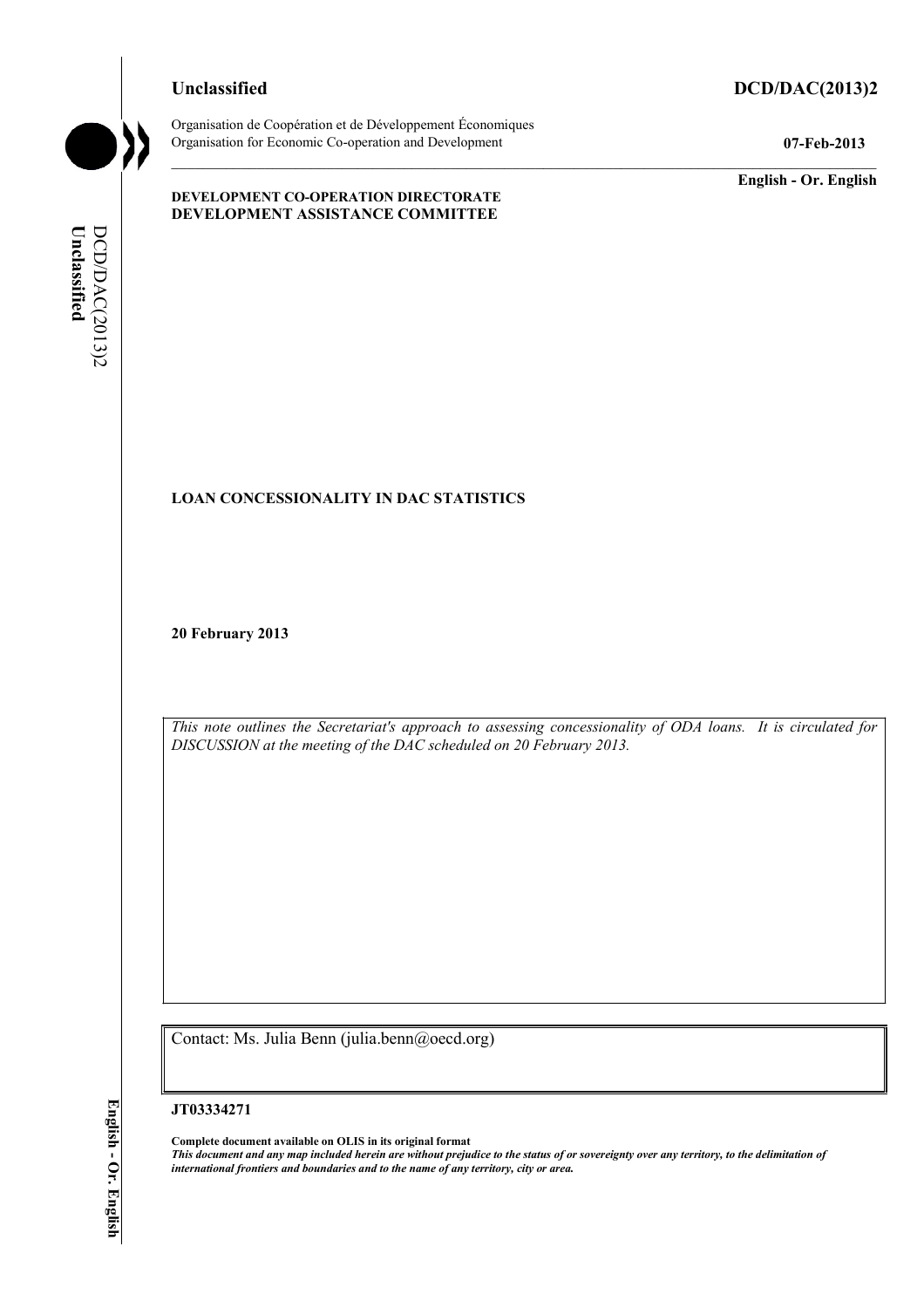# **LOAN CONCESSIONALITY IN DAC STATISTICS**

# **Purpose**

1. This note responds to a request by the DAC Chair at the High Level Meeting breakfast at Carlton House, London, on 5 December 2012. Noting a lack of agreement among DAC members concerning the definition of concessionality, the Chair asked the Secretariat to produce a paper outlining its approach to assessing the concessionality of ODA loans.

# **Background**

 $\overline{a}$ 

2. Loans have always been, and continue to be, an important element in development finance, and concessional loans represent an important part of ODA. Eleven DAC members currently provide concessional loans. Among the non-DAC bilateral and multilateral providers of development finance reporting to the DAC, 15 agencies (five multilateral development banks, seven Arab institutions and three other international financial institutions) extend concessional loans.

3. Non-concessional loans – as provided e.g. by the International Bank for Reconstruction and Development (IBRD) and the other development banks – are similarly an important part of overall development finance, particularly in relation to middle-income countries. Such loans, made from funds raised in the capital markets, use the credit rating of the lending institution to secure attractive terms to developing countries. They enable developing countries to obtain financing on much softer terms than they could normally expect on the market. Nevertheless, such loans have not been reported as concessional loans in DAC statistics. In the terminology used by the IBRD and the other development banks they are referred to as ordinary capital operations and categorised as non-concessional loans.<sup>1</sup>

4. To qualify as ODA, a flow must among other things be "concessional in character"<sup>2</sup>. It must also convey "a grant element of at least 25 per cent (calculated at a rate of discount of 10 per cent)".<sup>3</sup> When interest rates are low, it is easy to satisfy the grant element test. Whether a loan qualifies as ODA then depends largely on what meaning is assigned to "concessionality in character".

5. The issue of how to establish "concessionality in character" has been discussed several times in the DAC. At the 2003 and 2004 Senior Level Meetings, a suggestion was made to apply an interest rate

<sup>1 .</sup> Another category of loans of the development finance institutions is "blended loans" consisting of a concessional and non-concessional component. These have generally been accepted as concessional, because of the presence of a concessional component.

<sup>2 .</sup> http://www.oecd.org/dac/38429349.pdf, paragraph 37. In the Directives, ODA consists of flows "to countries and territories on the DAC List of ODA recipients and to multilateral development institutions" (paragraph 37) "by governments or the official sector of DAC countries" (paragraph 6).

<sup>3 .</sup> The grant element test is a mathematical calculation based on the terms of repayment of a loan. Members provide information on loan terms (grace period, maturity and interest) loan by loan in the Creditor Reporting System and the grant element is calculated as part of the data entry procedure. Loans for which the terms are not available cannot be included in ODA, since the grant element cannot be calculated.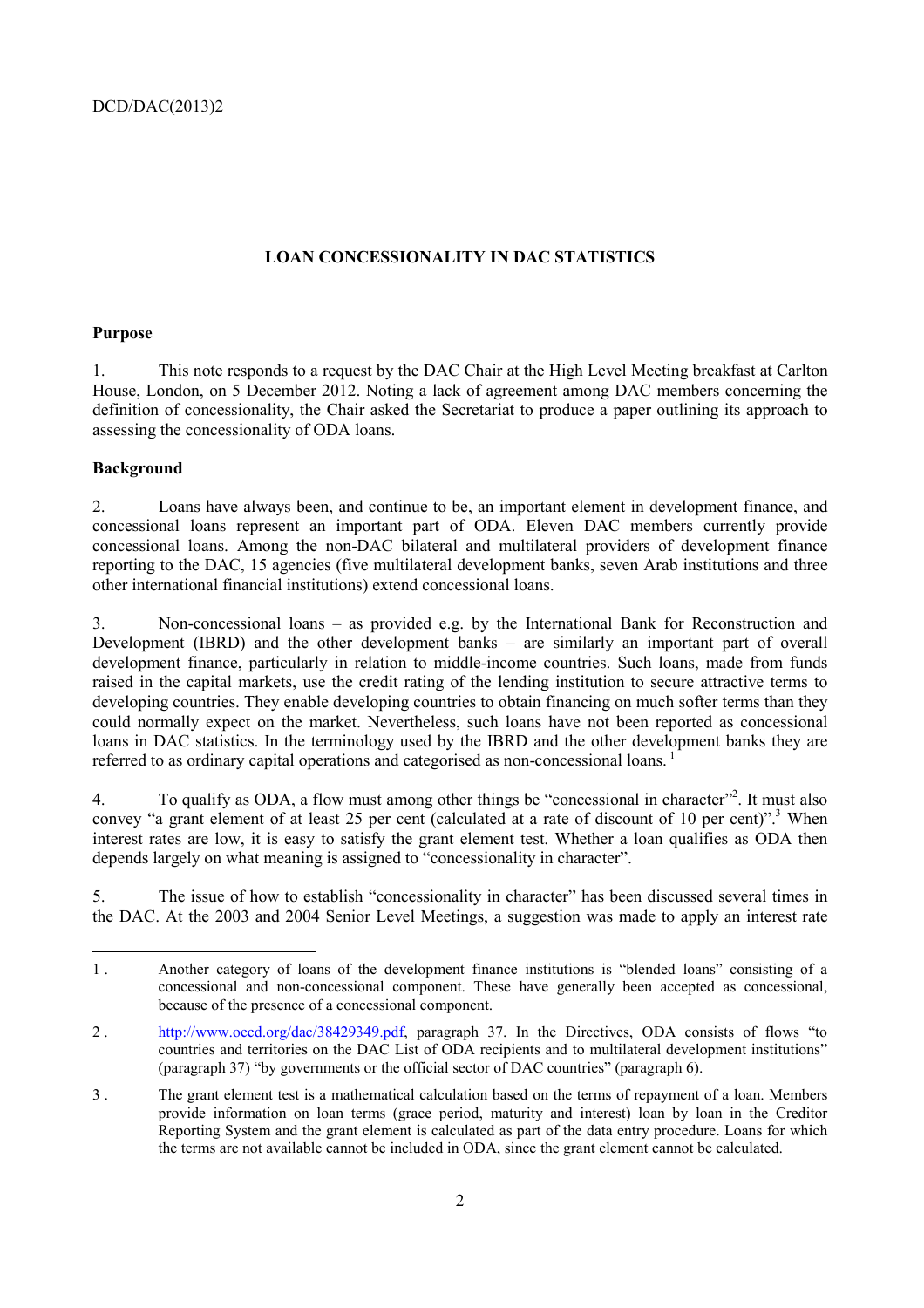cap of 75% of the relevant Differentiated Discount Rate, a reference rate used in concessionality calculations for tied aid and export credits. However, consensus was not reached on this. As interest rates rose towards 2005, the issue became less urgent, as the grant element test regained effectiveness as a concessionality test.

6. With the global financial crisis in 2008, interest rates fell sharply and have remained at historic lows ever since in several OECD countries. As in 2001-4 it has become easy to lend at or above long-term bond rates, while still meeting the 25% grant element test. For example, a 15-year loan with annual repayments and no grace period would meet the grant element test with an interest rate of 4.75%, whereas several G7 countries' 10-year bond rates are around 2%.

7. The development finance landscape is changing, and members are developing new financing instruments. At the same time, some members are finding it challenging to deliver on their commitments to increase ODA. Ways in which ODA could be increased without budgetary costs may therefore seem attractive.

#### **Concessionality of EIB loans**

8. Some European Investment Bank (EIB) loans benefit from a subsidy from the European Development Fund (EDF), and these loans have always been reported and accepted as concessional. However, with effect from 2009 reporting on 2008 flows, the EU started providing detailed information on the terms of EIB loans in the Creditor Reporting System and commenced reporting as concessional other loans that had not been subsidised. Once the Secretariat realised that these loans had been made from funds that the EIB had raised on capital markets and re-lent at harder terms, it advised that they should not be considered concessional in character. A lengthy correspondence ensued.<sup>4</sup>

9. In DAC statistics<sup>5</sup> the EIB is treated as a multilateral institution. In these cases the Secretariat assesses concessionality on the following basis:

*"the grant element concept is not applied to the market-based lending operations of the multilateral development banks. Instead, these are classified as concessional if they include a subsidy ('soft window' operations) and non-concessional if they are unsubsidised ('hard window' operations)." 6*

10. The Secretariat therefore asked the EU to specify which loans had been subsidised, so these could be included as concessional as was done up to 2008, with the remainder being reported as non-concessional. The EU declined to do this, since the requirement for a subsidy was not written in DAC Directives. Since the Secretariat was then unable to determine, according to its publically stated criteria, which EIB loans since 2008 were concessional and which were non-concessional, it has not shown these loans under either category since that year.

11. Inclusion of EIB loans without a subsidy as concessional would trigger the question of how to categorise the unsubsidised loans (hard window operations) by other multilateral financial institutions (MFIs). If the same treatment were applied to all institutions considered multilateral in DAC statistics then the bulk of these loans, which total on the order of USD 50 billion per year (gross disbursements), would henceforth need to be considered as concessional, a very substantial increase in

 $\overline{a}$ 

<sup>4 .</sup> See DCD/DAC(2012)22 for part of this correspondence.

<sup>5 .</sup> http://www.oecd.org/dac/38429349.pdf, page 56.

<sup>6 .</sup> http://www.oecd.org/dac/dacglossaryofkeytermsandconcepts.htm#Grant\_Element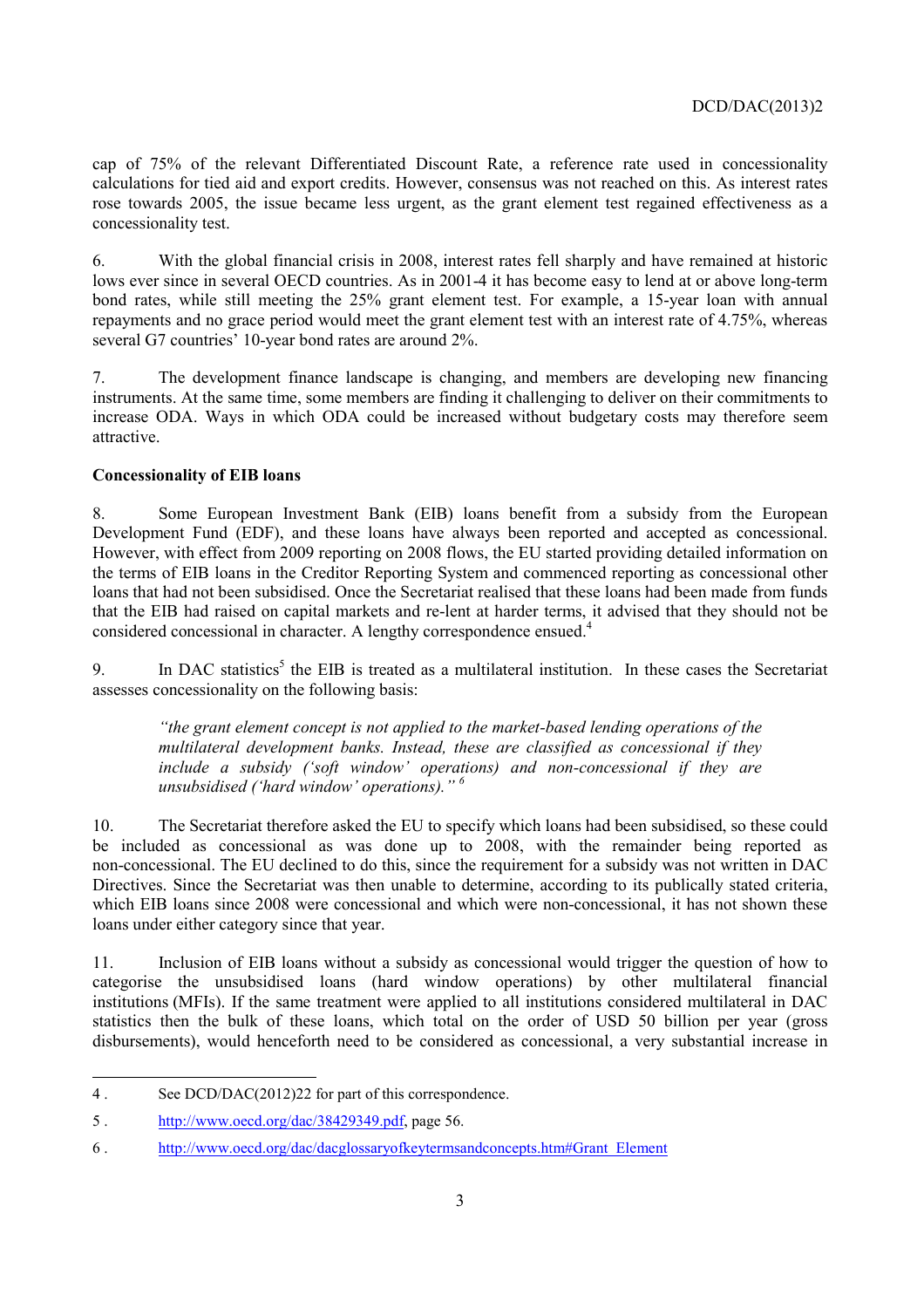# DCD/DAC(2013)2

overall aid volumes. But if the unsubsidised loans of these institutions continued to be treated as non-concessional, then treating EIB differently from other MFIs by applying a different definition of concessionality to its operations would introduce what some might consider a major inconsistency in the DAC statistics. A possible response to such criticism would be to underline the special character of the EIB compared to other institutions treated as multilateral in the DAC statistics.

#### **Concessionality of loans by France and Germany**

12. In recent years it has also become apparent that France and Germany have been lending at similar terms to the EIB, and the issue of the concessionality of these loans has been raised in Peer Reviews.7

13. The established practice of requiring a subsidy for loans to be reported as concessional is not as clear in the case of bilateral donors as it is for MFIs. However, DAC countries' reporting of loans as concessional is subject to two measures that do not apply to multilaterals:

- i) The grant element test described above, which must be met by each loan.
- ii) The DAC Recommendation on the Terms and Conditions of Aid<sup>8</sup> under which "Members should endeavour fully to maintain or achieve as soon as possible an average grant element in their ODA commitments of at least 86 per cent."

14. The first of these requirements, the grant element test, is as stated above, largely ineffective at present, since market interest rates in most currencies are well below the reference rate of 10% used in the grant element calculation. The second requirement is more constraining, especially if the loan share in a DAC country's ODA is high. For a loan share of 50%, reaching an average grant element in total ODA of 86% requires an average grant element in the loans of at least 72%. France failed to meet the 86% test in 2010.

15. Following emphasis by the DAC on securing equal treatment of all DAC members, the Secretariat asked both France and Germany late in 2012 to identify which loans included in their ODA reporting represented market-raised funds being on-lent at harder terms, i.e. without a subsidy. This information is still pending.

#### **The magnitude of the problem**

 $\overline{a}$ 

16. Ten DAC countries reported concessional loans for 2011. These amounted to USD 19.1 billion (commitments). The loan share of total DAC countries' ODA was 11 per cent, with five countries well above the average (Korea 55%, Portugal 46%, Japan 43%, France 27% and Germany 17%) and five others well below (Italy 3%; Australia, Belgium, Finland and Spain 1% or less).<sup>9</sup> Taking into account both the volume and the terms of repayment of the loans<sup>10</sup>, further analysis is warranted for two countries while

<sup>7 .</sup> The requirement for a loan to be concessional, in addition to meeting the grant element test was flagged in the 2010 review of Germany [DCD/DAC/AR(2010)2/01/PART1, paragraph 11], and in the mid-term review of France [Letter to DAC Delegates by DAC Chair Eckhard Deutscher, ED(2010)48, 18 October 2010].

<sup>8 .</sup> http://www.oecd.org/dac/aidstatistics/31426776.pdf

<sup>9 .</sup> Analysis on a gross disbursement basis produces similar results, with the exception for Korea. (The loan share in Korea's total ODA gross disbursements in 2011 was 33%.)

<sup>10 .</sup> See http://www.oecd.org/dac/aidstatistics/statisticsonresourceflowstodevelopingcountries.htm, tables 13 and 22.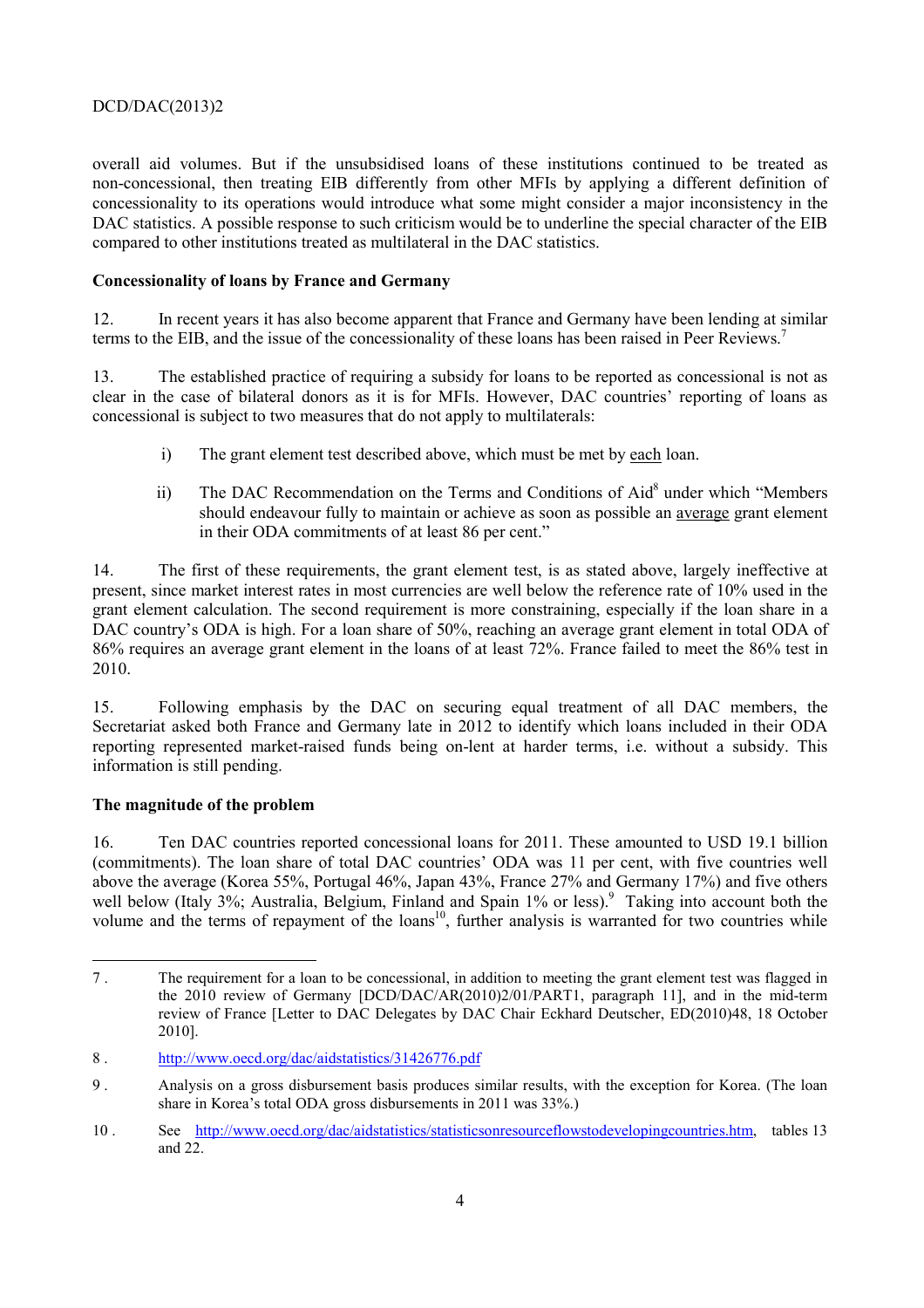current reporting from the other loan-providing countries does not suggest a major problem with concessionality. Only France and Germany extended loans with interest rates above 2% in 2011 (and Spain did so in 2010). Loans by the other countries with significant loan shares – Korea, Portugal and Japan – had lower interest rates, as well as generally longer grace periods and maturities.

17. Non-concessional loans (excluding export credits) reported by DAC countries amounted to USD 20 billion in 2011. About a half of this amount relates to Japan, one-quarter to Korea, with the remaining one-quarter coming from the United States (12%), Germany (7%) and France (6%). A quantitative definition of concessionality in character could have an impact on the categorisation of these loans, which should therefore be included in any further analyses on the subject. At the same time, introducing a practice where – in the absence of a commonly agreed definition – members are basically free to report loans as ODA as long as these meet the grant element criterion, could also be an incentive for other DAC members who have so far reported unsubsidised loans as non-concessional, to modify their reporting practices. This could lead to substantial adjustments in ODA volumes which would require explanation.

18. The MFIs' soft window gross disbursements amounted approximately to USD 19 billion in 2011 and their hard window operations to USD 41 billion. As regards the latter, the highest interest rate reported on an IBRD (i.e., non-concessional) loan was 2.8%.

19. Annex 1 shows the loans in 2010 and 2011 from the EU, France and Germany at interest rates higher than 75% of the DDR (a benchmark suggested by the former DAC Chair, see next section). All the interest rates on these loans exceed the maximum rate charged on an IBRD loan in 2011, i.e. 2.8%. Moreover, most of the recipient countries were ineligible for IDA loans in the years concerned, i.e. they could not have received any concessional World Bank financing.

20. What emerges from the above analysis is that:

- Development finance is changing, and members are developing new approaches to financing to meet the evolving needs of different groups of developing countries, while facing strong pressures on their domestic budgets.
- The political importance and the visibility of funds reported as ODA compared to other types of development finance, creates an incentive to include new financing approaches in ODA reporting.
- Three DAC members EU, France and Germany currently include in their ODA reporting substantial volumes of loans at considerably harder terms than IBRD loans that are classified as non-concessional (in some cases with interest rates more than 2% above those charged on IBRD loans). Moreover, these loans are mainly used in middle income countries to which World Bank extends loans only on non-concessional terms.
- Through this practice a major inconsistency has been introduced in DAC statistics, since loans at similar terms from multilaterals and bilaterals are treated differently.

#### **Challenges of harmonising criteria for concessionality**

21. Extensive discussion in the DAC since mid-2012 has failed to reach agreement on the definition of concessionality that should apply to EIB loans, or those by France and Germany.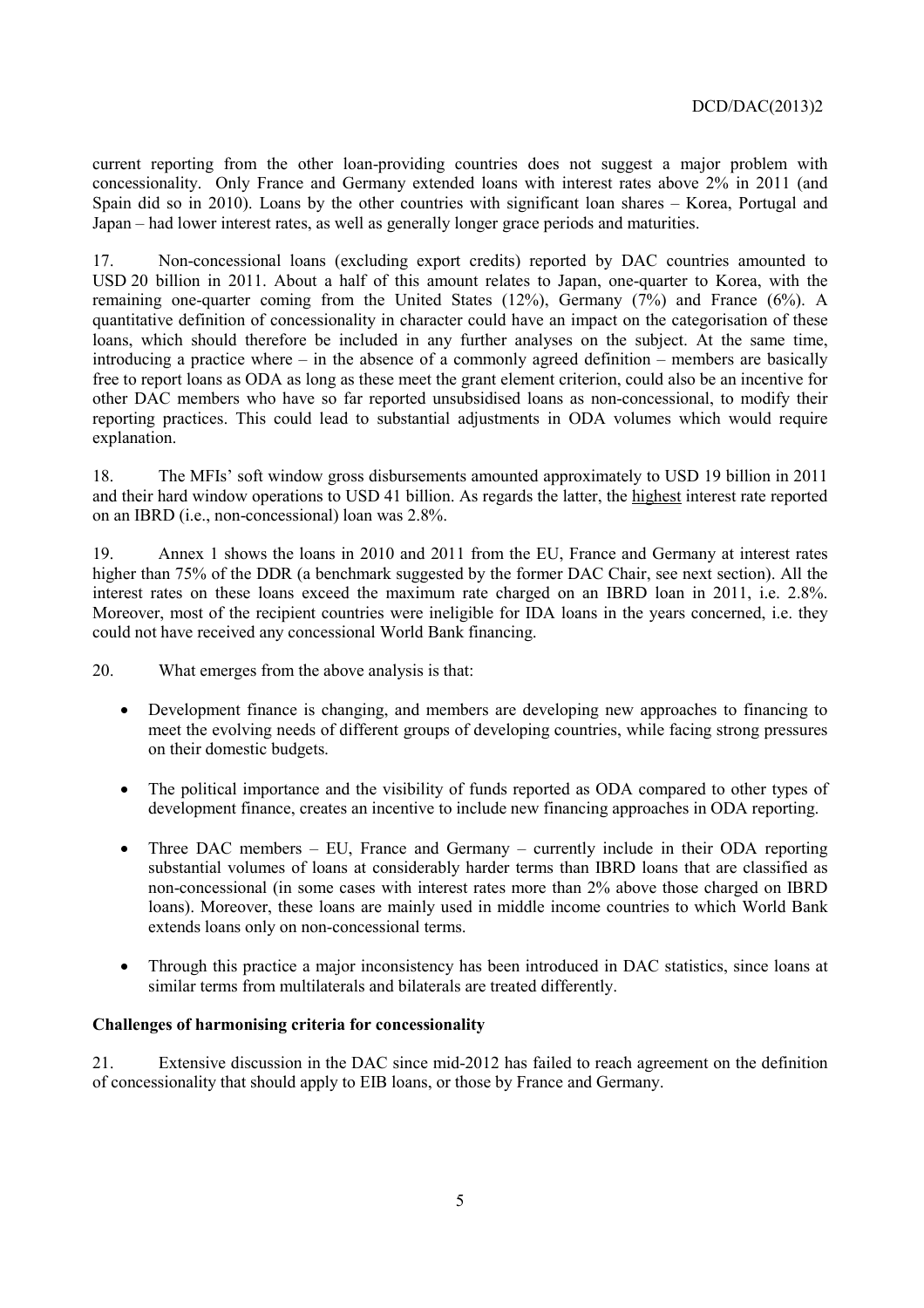# DCD/DAC(2013)2

- 22. There was, however, agreement at the High Level Meeting that ODA reporting should:
	- withstand a critical assessment from the public:
	- avoid creating major fluctuations in overall ODA levels;
	- be generally consistent with the way concessionality is defined in multilateral development finance;
	- − maintain the definition of ODA, and only attempt to clarify the interpretation of loans that qualify as ODA; and
	- prevent notions that ODA loan schemes follow a commercial logic: this includes the principle that financial reflows should be reinvested as development resources.
- 23. Moreover, members agreed to:
	- transparency regarding the terms of individual loans;
	- ensure equal treatment of all DAC members;
	- establish, as soon as possible, and at the latest by 2015, a clear, quantitative definition of "concessional in character", in line with the prevailing market conditions; and
	- − recognise development loans extended at preferential rates whether "concessional in character" under a future post-2015 definition or not – as making an important contribution to development.

24. The implementation of the HLM agreement poses several challenges, but considering the current Directives and reporting practices a key challenge is how to ensure equal treatment of all DAC members while maintaining the consistency of the DAC statistics between multilateral and bilateral assistance.

25. Accepting the position of the EU, France and Germany expressed at the HLM, and treating them equally by including all their unsubsidised market-based loans as concessional, would create a major inconsistency in the treatment of bilateral and multilateral development assistance.

26. A possible means of meeting both criteria would be to move to a quantitative definition of concessionality that would apply across both bilateral and multilateral flows. The Chair had proposed a benchmark of 75% of the relevant Differentiated Discount Rate.<sup>11</sup> This benchmark would have allowed the bulk of loans reported as concessional by France, Germany and the EIB in recent years to be counted, though others would have been disqualified. However, this suggestion did not secure a consensus at the HLM.

27. Pending a clear definition of 'concessional in character', the Secretariat seeks the Committee's guidance on how to deal with members' reporting.

#### **Secretariat approach to concessionality pending DAC definition of "concessionality in character"**

28. Unless the DAC directs otherwise, and pending any changes that might be agreed in directives or practices, the Secretariat's approach will be guided by the following principles:

the need to focus attention on the important longer-term agenda of changes in development finance, and suitable concepts and measures for monitoring post-2015 development finance;

 11. DAC/CHAIR(2012)5.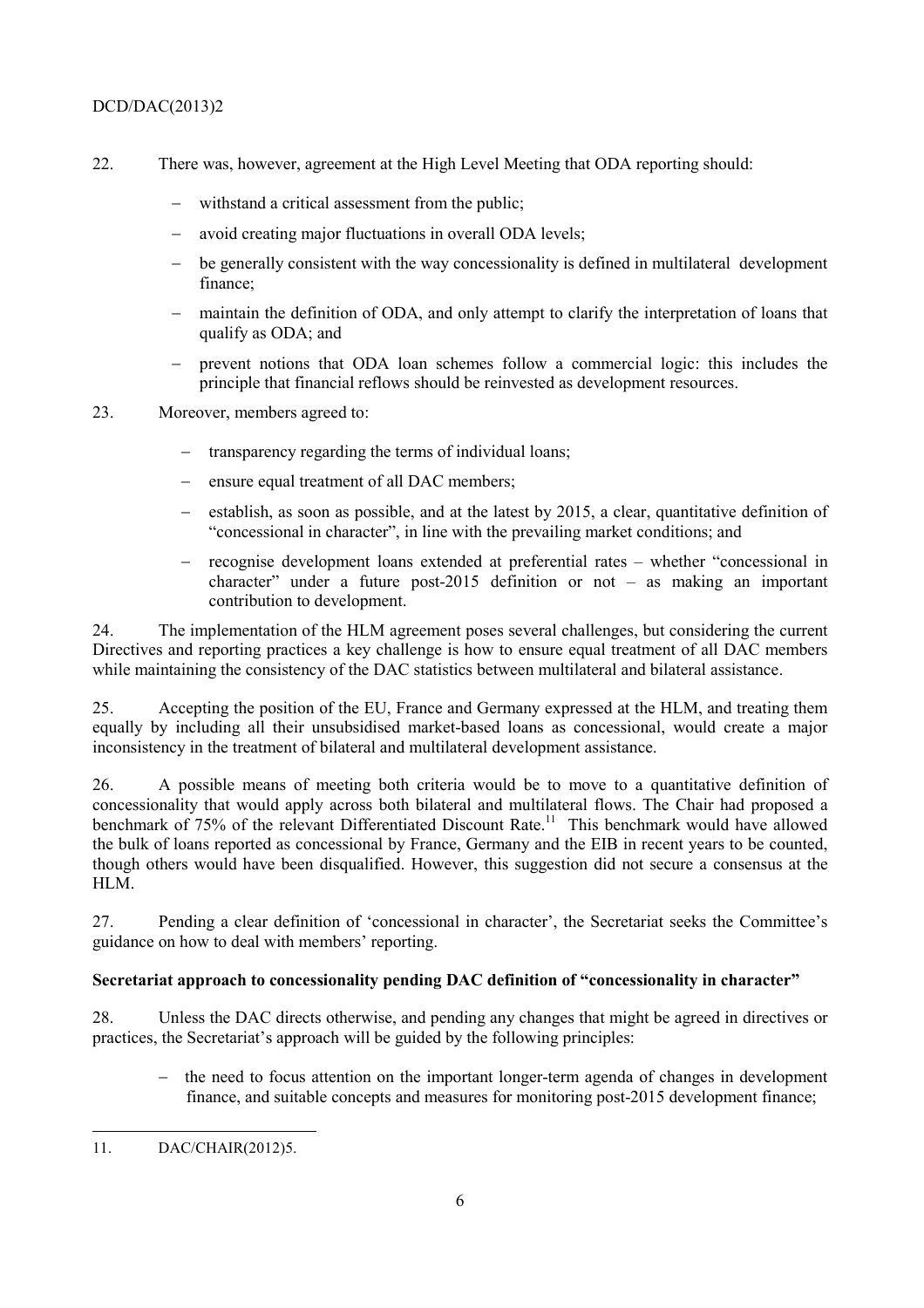- the need to give more recognition and attention to the increasingly important non-ODA part of development finance;
- the need to maintain the credibility of the ODA concept in the period leading up to 2015;
- the need to ensure comparability of donor effort across the DAC membership;
- the HLM undertaking to ensure equal treatment among DAC members;
- the HLM agreement that ODA reporting should be generally consistent with the way concessionality is defined in multilateral development finance; and
- the need to ensure full transparency on terms and conditions of loans reported as ODA.

29. On this basis, the Secretariat intends to continue its advice to all DAC members that loans that represent market-raised funds should only be reported as concessional if they have an element of official sector subsidy. This is in accordance with the well-established practice of the MFIs and seems to be the only way of securing consistency in the DAC statistics. The Secretariat will therefore continue its inquiries with respect to loans by France and Germany and to advise those countries and any others concerned not to report as ODA loans made from funds raised on capital markets and re-lent at harder terms.

30. Should some members not provide the necessary information to distinguish between subsidised and unsubsidised loans, the following three options are available to be applied equally to all such members:

- include all the loans reported as ODA by these members, but with full transparency about the terms and conditions of the loans and with a note from the Secretariat informing that for some members the reported figures include loans that have interest rates which are above the prevailing market rates $^{12}$  for these members:
- exclude all loans from these members; or
- make an assessment of the individual loans and include only those which have interest rates below the prevailing market rate for these members.

<sup>12 .</sup> See DCD/DAC(2007)39/FINAL, paragraph 27.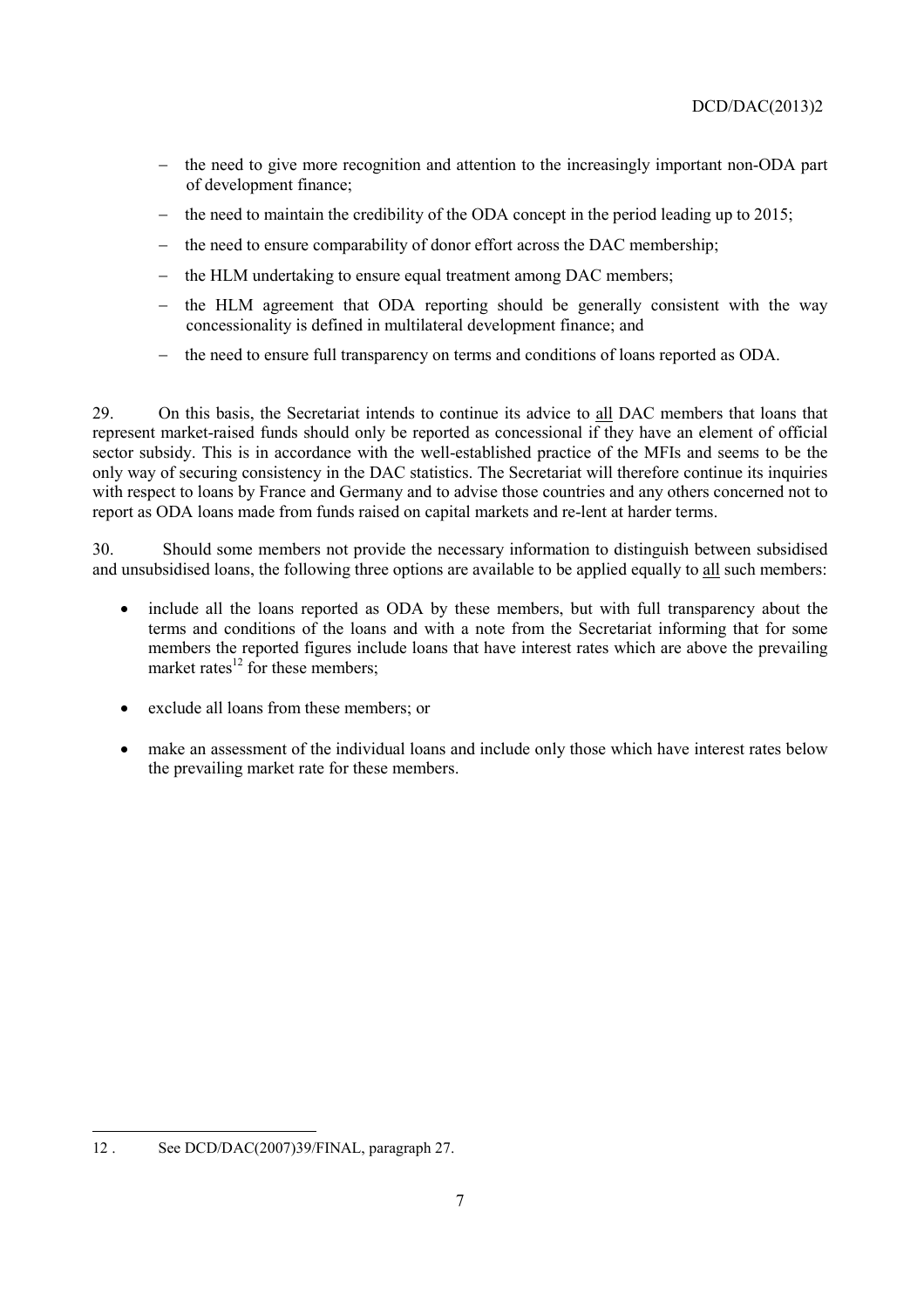# **ANNEX 1**

#### **Table 1. 2010**

Loans reported as ODA/concessional by the EU(EIB), France and Germany in 2010 with interest rates greater than 75% of the DDR

# EU(EIB)

| crsid | recipient             | <b>lis the recipient</b><br>IDA-eligible? <sup>1</sup> | USD million maturity I interest |       | project title                                 |
|-------|-----------------------|--------------------------------------------------------|---------------------------------|-------|-----------------------------------------------|
|       | 2009310045 Montenegro | Not eligible                                           | 4.0                             | 10.33 | 3.68 IMONTENEGRO LOAN FOR SMES KOM BANK BUDVA |

### France

| crsid                | recipient                      | is the recipient<br>IDA-eligible?1 | USD million maturity |       | interest | project title                                       |
|----------------------|--------------------------------|------------------------------------|----------------------|-------|----------|-----------------------------------------------------|
| 2010122800 Colombia  |                                | Not eligible                       | 104.8                | 19.42 |          | 5.13 APPUI A INVEST DS ENTITES TERRITORIALES        |
|                      | 2009130300 Madagascar Eligible |                                    | 0.0                  | 9.92  |          | 5.00 FINANCEMENT DU DEVEL. INSTITUTION MCF          |
| 2010102400 Mauritius |                                | Not eligible                       | 165.6                | 20.00 |          | 4.69 AIDE PRG ENVIRNT MAURICE ILE DURABLE           |
| 2010102900 Vietnam   |                                | Eligible                           | 132.5                | 20.08 |          | 4.67 AMELIORA <sup>®</sup> EFFICACITE INVEST PUBLIC |
| 2010106200 Morocco   |                                | Not eligible                       | 317.9                | 13.92 |          | 4.58 ISYST.MINERODUC POUR TRANSPORT PHOSPHATE       |
| 2010101000 Mexico    |                                | Not eligible                       | 245.0                | 20.00 |          | 4.44 APPUI LUTTE CONTRE LE CHANGT CLIMATIQUE        |
| 2010124600 Mayotte   |                                | Not eligible                       | 19.9                 | 19.01 |          | 4.25 FINCT PARTIEL BUDGET INVEST 2010               |
| 2010103900 Mayotte   |                                | Not eligible                       | 26.5                 | 20.17 |          | 4.20 FIN.PARTIEL DU BUDGET D'INVESTIS.2009          |
| 2010111100 Indonesia |                                | Not eligible                       | 34.7                 | 14.58 |          | 3.93 RENOVATION RESEAU ELECTRIQUE JAVA/BALI         |
| 2010106900 Indonesia |                                | Not eligible                       | 244.5                | 14.75 |          | 3.86 IPRG DE LUTTE CONTRE LES CHGTS CLIMATIQUE      |

# Germany

| crsid              | recipient | is the recipient  <br>  IDA-eligible? <sup>1</sup>   USD million   maturity   interest |       |       |      | project title                                                             |
|--------------------|-----------|----------------------------------------------------------------------------------------|-------|-------|------|---------------------------------------------------------------------------|
| 2010001323 Albania |           | Not eligible                                                                           | 50.0  | 14.92 |      | 4.86 110-kV-Circuit Line South Albania                                    |
| 2010001329 Albania |           | Not eligible                                                                           | 55.6  | 14.92 | 4.81 | 400-kV-Transmissionline Tirana-Prishtina including high voltage equipment |
| 2010001379 Tunisia |           | Not eligible                                                                           | 62.3  | 15.00 |      | 4.53 Réseau ferré de Tunis                                                |
| 2010001366 China   |           | Not eligible                                                                           | 26.5  | 15.67 |      | 4.31 Shangqiu Normal University Project                                   |
| 2010001367 China   |           | Not eligible                                                                           | 132.5 | 15.67 |      | 4.29 Financing of the construction of the Rail Transit Line Chongging II  |
| 2010001360 Armenia |           | <b>Blend country</b>                                                                   | 26.5  | 10.17 |      | 4.10 Housing Finance III (IS) (Promotion of Mortgage Market)              |
| 2010001297 China   |           | Not eligible                                                                           | 4.8   | 10.00 |      | 4.02 Municipal Sewerage Treatment Programme III                           |

<sup>1</sup> For explanation of IDA-eligibility column see http://www.worldbank.org/ida/borrowing-countries.html.